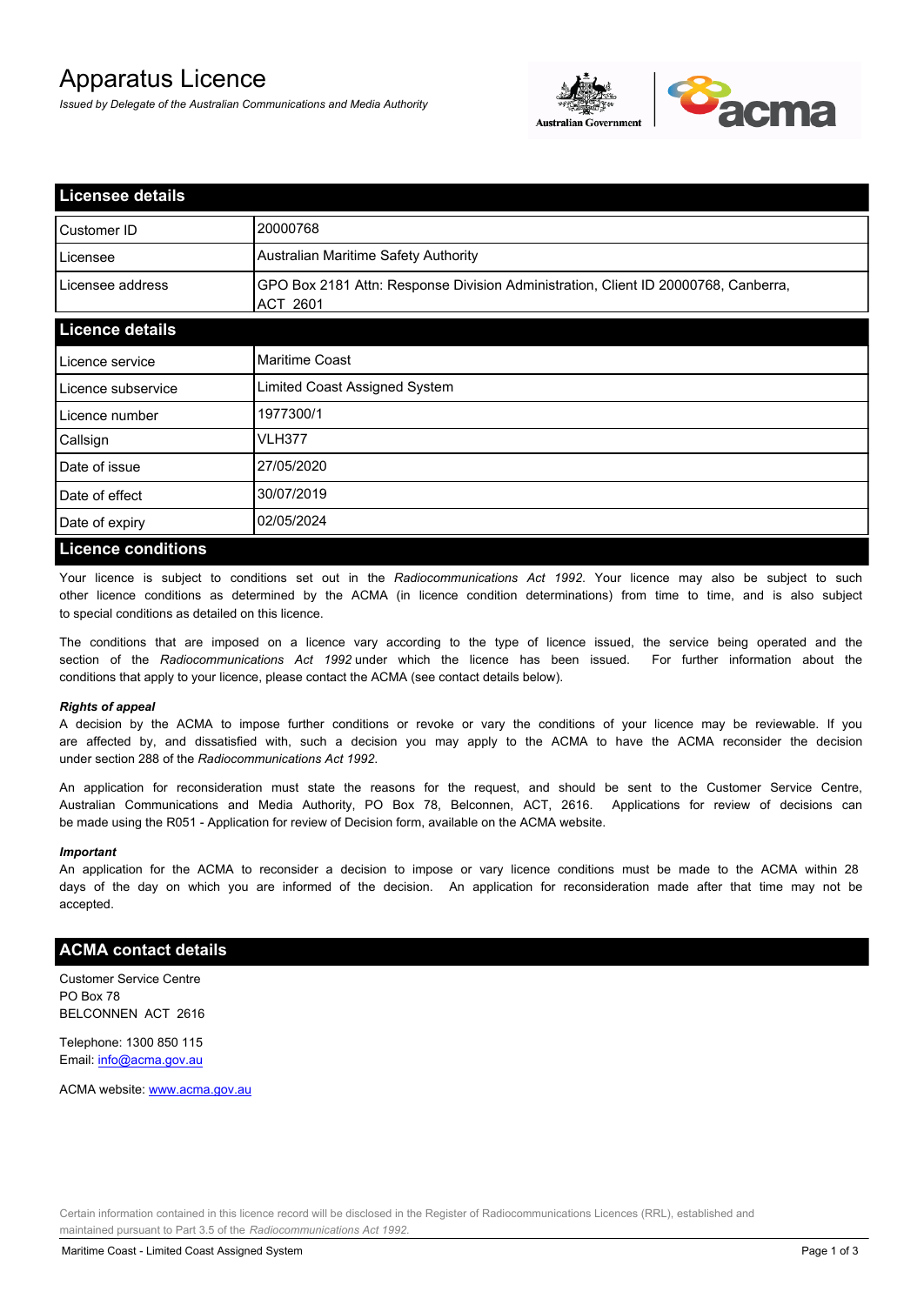# **Advisory Notes applying to licence no.: 1977300/1**

Conditions applicable to the operation of Limited Coast Assigned System authorised under this licence can be found in the Radiocommunications Licence Conditions (Apparatus Licence) Determination and the Radiocommunications Licence Conditions (Maritime Coast Licence) Determination. Copies of these determinations are available from the ACMA and from the ACMA home page (www.acma.gov.au).